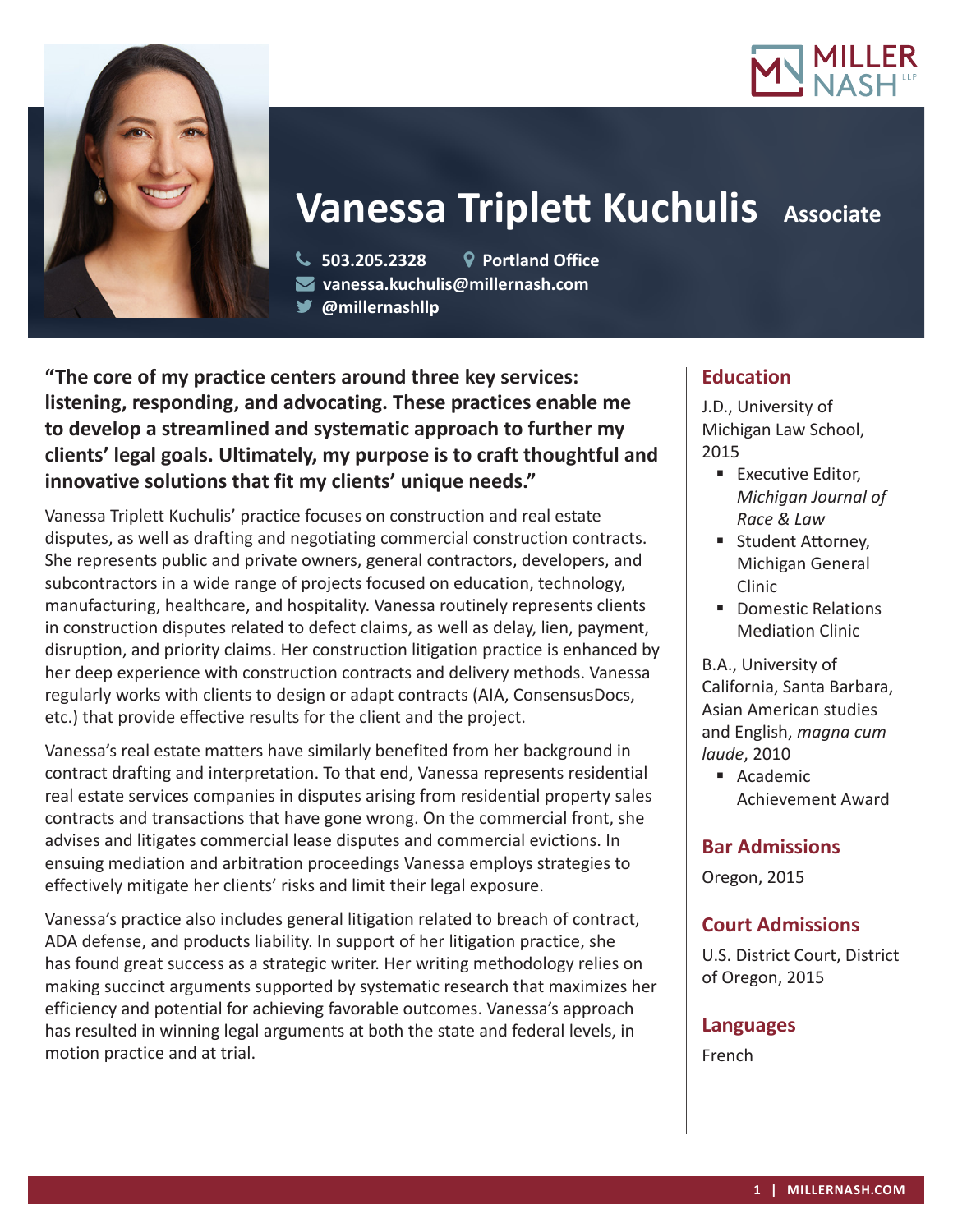

## **Professional Activities**

- Oregon Asian Pacific American Bar Association, member
	- Representative to Oregon Judicial Diversity Coalition (OJDC)
- Oregon New Lawyers Division (ONLD)
	- Executive board member
	- Member Services Committee
- Oregon State Bar
	- Construction Law Section, Executive Committee, 2022-present

## **Civic Activities**

- Pacific Northwest College of Art (PNCA)
	- Board member
	- Board Governance Committee

## **Representative Experience**

#### **Construction Litigation**

- Represented owner and developer of biogas facility in a complex construction matter involving parallel lawsuits in Oregon and Arizona. In 2020, she helped the client achieve favorable resolutions in both forums.
- Represented school districts handling construction defect and scheduling claims against contractors who perform defective or untimely work on projects that range from small scale buildings to multimillion-dollar commercial structures.
- Represented commercial lumber manufacturer in claim against general contractor for defective work and delay involving a post-fire remediation.

#### **ADA Defense**

- Defended several restaurant chains against Americans with Disabilities Act claims filed by serial ADA litigants who target businesses throughout California, Oregon, and Washington.
- As part of her ADA work, she advises businesses on ways to reduce the likelihood of ADA claims, engage in remediation, and facilitate cost-effective dispute resolution.

#### **Construction**

- Drafted and negotiated construction contracts for owners, architects, and contractors for the development of commercial and residential properties in Oregon and Washington.
- Her experience in construction defect litigation enables her to draft these contracts with an eye toward anticipating and preparing for potential disputes.

#### **Real Estate Brokerage Defense**

- Represented real estate brokerage firms defending brokers in residential property transactions involving sales that have gone awry.
- Advises on pre-dispute strategies to mitigate risk and limit legal exposure.

#### **Insurance**

**•** Represented dairy farm owners in federal insurance recovery case involving a denial of coverage for farm personal property and a dispute over ambiguous insurance policy terms. She was part of the trial team that won a full damages award for her clients from the jury.

#### **Pro Bono**

 Second chaired a jury trial representing an evicted woman in support of her race and religious discrimination claims against a housing facility.